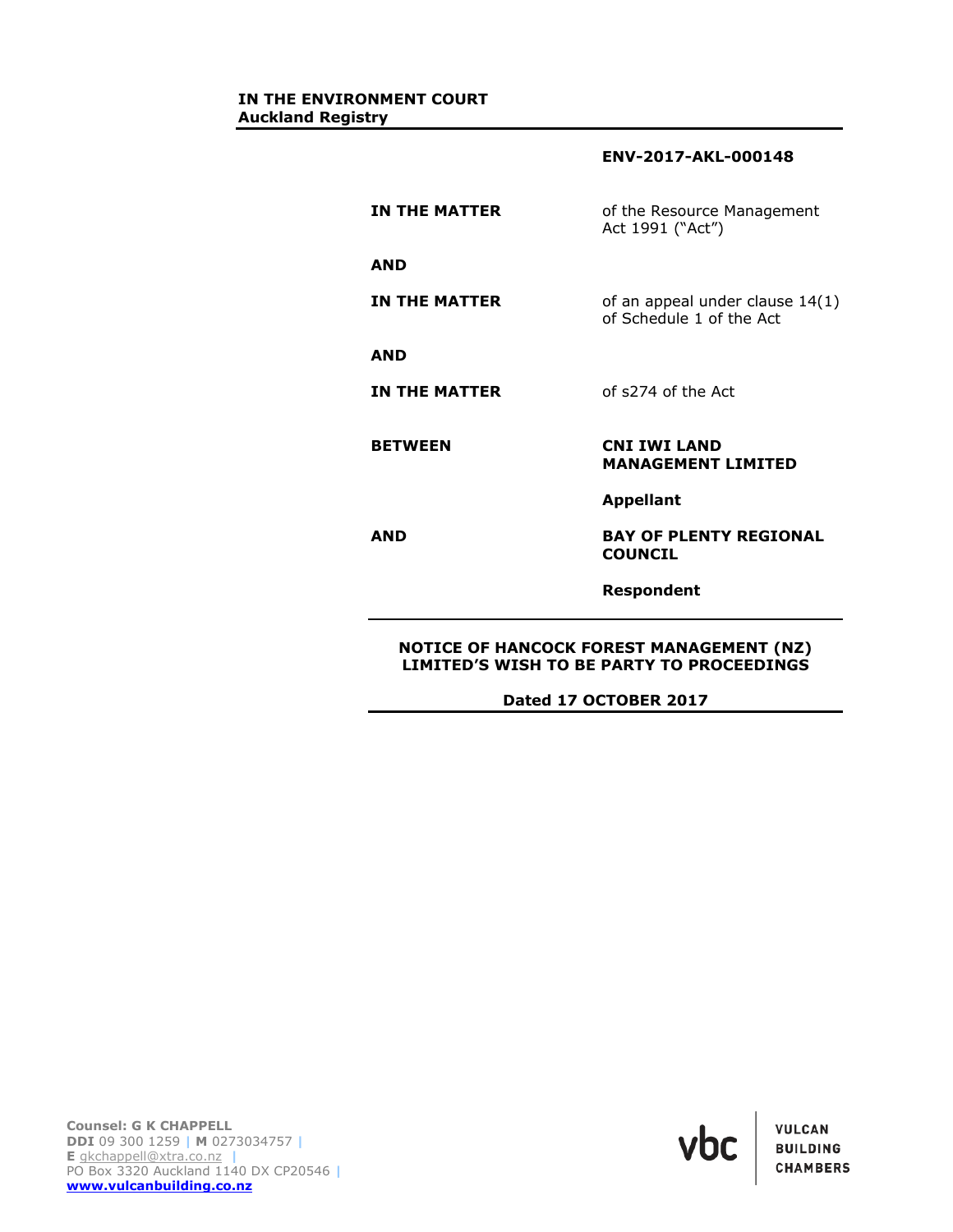### **NOTICE OF WISH BY HANCOCK FOREST MANAGEMENT (NZ) LIMITED TO BE PARTY TO PROCEEDINGS**

- **TO:** The Registrar Environment Court Auckland
- 1. Take notice that HANCOCK FOREST MANAGEMENT (NZ) LIMITED wishes to be a party to an appeal by CNI Iwi Land Management Limited (ENV-2017-AKL-000148) against decisions of the Bay of Plenty Regional Council ("Respondent") on Proposed Plan Change 10 – Lake Rotorua Nutrient Management, to the Bay of Plenty Regional Water and Land Plan ("PC10").

# **Nature of Interest**

- 2. HANCOCK FOREST MANAGEMENT (NZ) LIMITED is an entity with interests greater than the general public has, as it is:
	- (a) A party that made further submissions on PC10; and
	- (b) A property management company that provides management services to Taumata Plantations Limited, including representing their interests on plans promulgated under the Act. Taumata Plantations Limited is the freehold owner of forestry land that is subject to the provisions of PC10.

# **Extent of interest**

- 3. HANCOCK FOREST MANAGEMENT (NZ) LIMITED is not a trade competitor for the purposes of section 308C of the Resource Management Act 1991.
- 4. HANCOCK FOREST MANAGEMENT (NZ) LIMITED is interested in all of the proceedings to the extent that they may affect the management of forestry land that is subject to the provisions of PC10.

# **Reasons for support**

5. HANCOCK FOREST MANAGEMENT (NZ) LIMITED supports the relief sought by the Appellant for the reasons set out in its further submissions and the Appellant's notice of appeal.